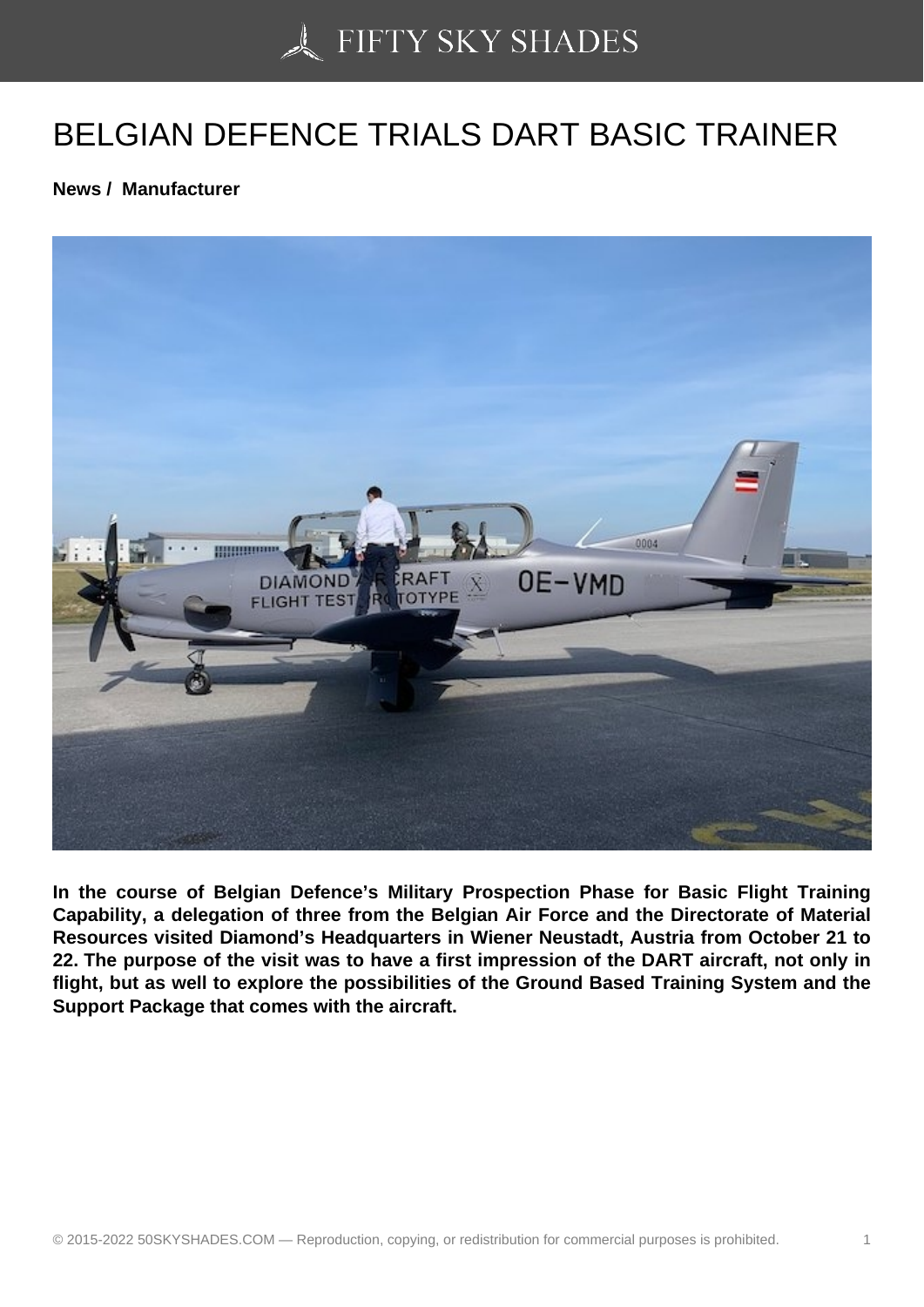

**Colonel Aviator Patrick "Goose" Goossens, Head of Work Group Future Pilot Training & new Basic Training Aircraft and former Head of Training of the Belgian Air Force, participated a flight on the DART, together with a Diamond Test Pilot. After "Goose" got off the aircraft, he was positively surprised of how stable and how easy to handle the aircraft is. During the debriefing the delegation pointed out that the DART-550 training system is certainly a candidate for the replacement of the existing fleet of Marchetti SF-260s. As well known in the commercial flight training market, Diamond now also offers a turn-key training system as a one-stop-shop to military training organizations or service providers.**

"Belgium is in this stage keen to keep the competition for the new Basic Training Aircraft as open as possible. This visit, the flight and the constructive exchange of information confirmed that the DART-550 earns his place in that competition", says Colonel Aviator Patrick Goossens.

"We are pleased that the Belgian Air Force is considering the DART-550 as an option for their new Basic Training Aircraft, which is going to educate future pilots of the Air Force. We are glad to see that the DART is already considered for many programs all over the world, which proves once again that the DART is right at the sweet spot of the future basic training requirements for military pilots", says Mario Spiegel, Sales Manager DART.

"The concept of the DART program and its success so far is showing very impressively that Diamond was hundred percent correct in investing into such new state-of-the-art product to finally meet new upcoming training requirements. The feedback so far is absolute positive, another impressive milestone in the history of Diamond to produce super-efficient, full composite airplanes for all different market segments", says Markus Fischer, Director Special Mission Aircraft.